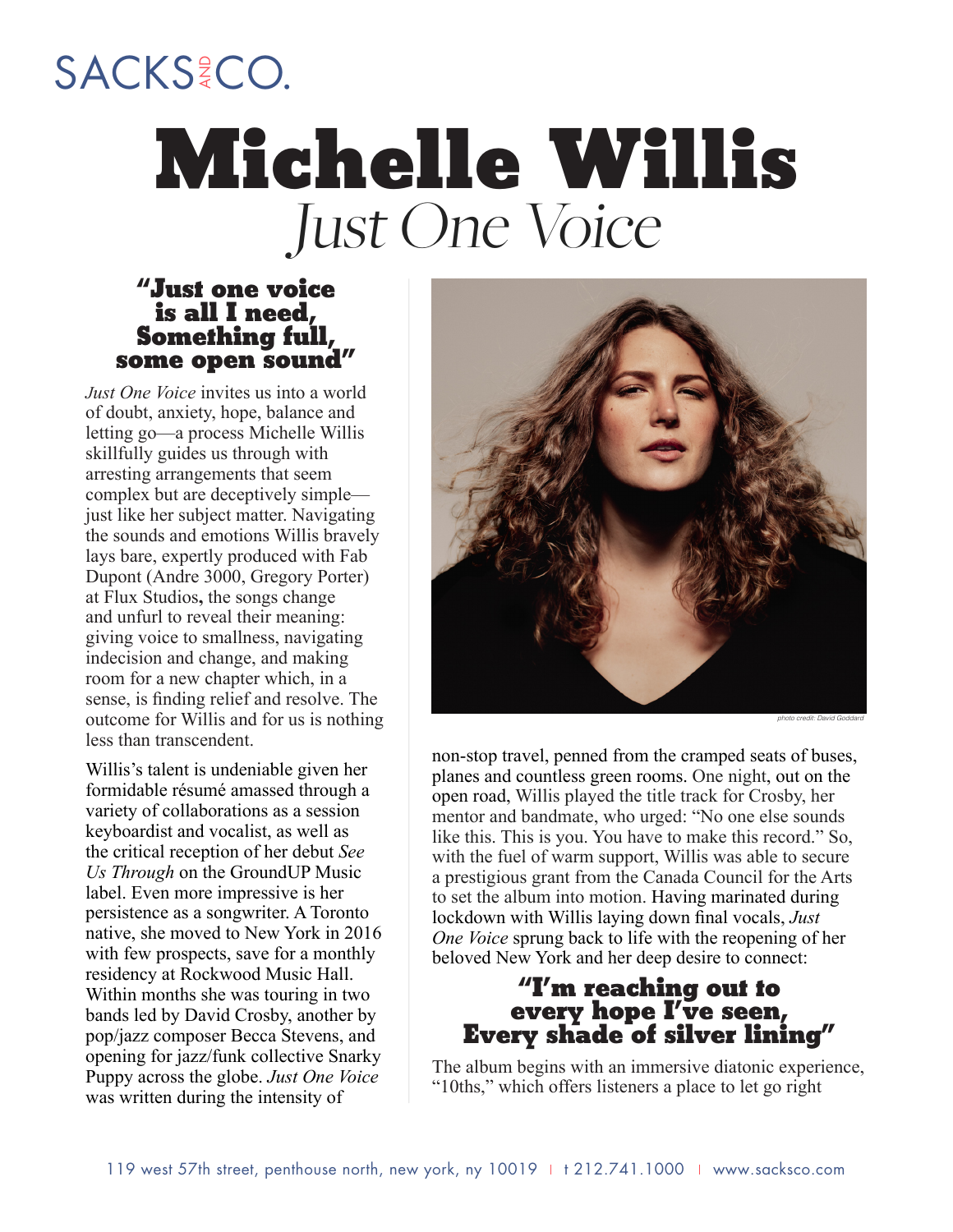### SACKS<sup>2</sup>CO.

from the very start. The inviting intro is followed by "Liberty," a vibrant, illustrative tale of the grass being greener in a new city and flirting with risk, a theme also explored in the infectious "Green Grey," a playful song charged with risky thinking and energy, accentuated by Todd Caldwell's dynamic organ playing.

The title track "Just One Voice" was written on the upright piano Willis's mother bought when she was 18—the perfect antidote to the singersongwriter's feelings of change, isolation and disconnection. The harmonies discovered on that piano laid the foundation for the warm and woody sounds which ultimately became the template for the album. The lyric "touch / hold / thrill / high," a private line of questioning made public and honestly revealed—"So tell me am I crazy now? / Is this the way it's gonna be? / Have you got a shelf made now / For people like me?"—cements the confessional tone of the record.

"Trigger" and "Janet" tread in even darker waters: jealousy, passivity and victimhood. The clarity of Willis's lyrics

vulnerably exposes the deep crevices of her soul with ideas and thoughts that most keep hidden: "I hope you wake up real soon / 'cause you got a way to turn a whole lot of love into a bruise." As with many great works that take time to develop, Willis carried the demo of "Trigger" around on her phone for years, a sparse version with guitar and vocals; the full

MICHELLE WILLIS

**JUST ONE VOICE** 



realization of the track came together in one of the first takes, with Taylor Ashton on banjo and voice turning a private thought into a dynamic conversation.

Collaborations and special guests thoughtfully pepper the album along with the essential bed of sound provided by Willis' band. Christian Almiron plays

beautiful distorted overarching synths alongside Willis on "Think Well," which she calls "a space for melancholic daydreaming, a hideaway amidst the chaos." Willis is, indeed, referring to her schedule as a touring musician, one that pulled away from grounding relationships at home, leading to a feeling of a double life,

> yet provided the fruitful foundation to test new concepts with inspiring musical confidants.

For instance, after years playing the chord changes from "Til the Weight" Lifts" at soundchecks all over the world, Willis finally finished writing the song catching respite in a friend's backyard, watching birds in murmuration. The tune, graced by Grégoire Maret's harmonica, a symbolic and aural entremet, ushers in the final three tracks on the album, all in

some way struggling with indecision and searching for relief.

*album artwork*

The arrangement of "How Come," with its upbeat anthemic quality brushing up against soaring vocals, manages to negotiate the duality of petty, whiny musings on relationship changes, ultimately finding